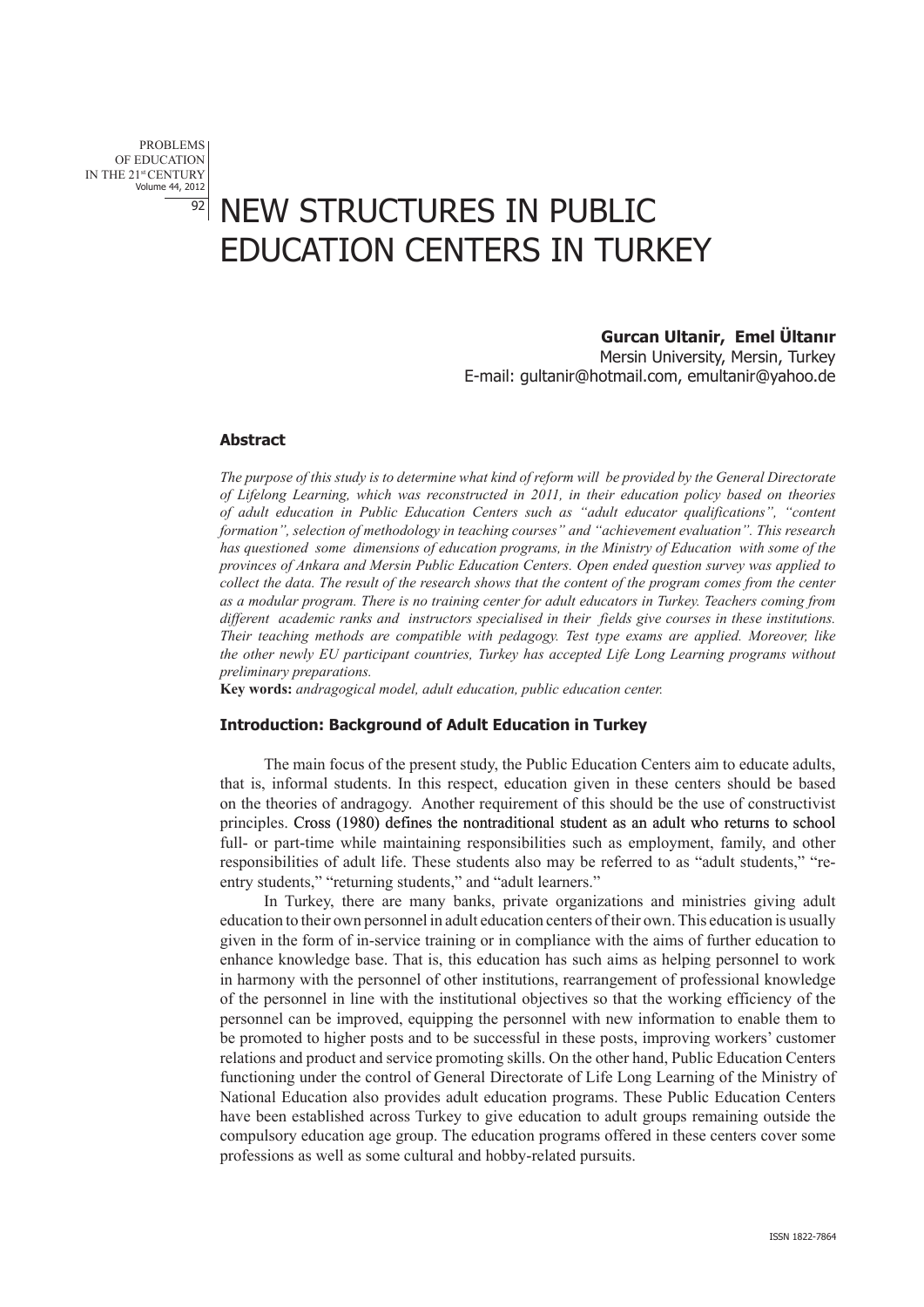problems OF EDUCATION IN THE 21st CENTURY Volume 44, 2012 93

Knowles's andragogical model posits six assumptions regarding the characteristics of adult learners that differentiate them from child learners (Knowles, Holton, and Swanson, 1998):

1. In terms of their self-concept, adults tend to see themselves as more responsible, selfdirected, and independent.

2. They have a larger, more diverse stock of knowledge and experience to draw from.

3. Their readiness to learn is based on developmental and real-life responsibilities.

4. Their orientation to learning is most often problem centered and relevant to their current life situation.

5. They have a stronger need to know the reasons for learning something.

6. They tend to be more internally motivated.

#### *Problem of the Research*

The purpose of the present study is to determine the extent to which the new education policy of General Directorate of Life Long Learning which was founded in 2011 complies with the theories of andragogy based on the opinions of the General Director and the directors of some Public Education Centers. At the second stage, on the other hand, the present study aims to explain the similarities and differences seen between the results of the study "*Exploring the Curriculum Dimension of Theories-Based Adult Education- A Sample Course of Southeast Anatolian Region* (Ultanir & Ultanir, 2010)" carried out by the authors in 2008-2009 in Southeast Anatolian Region of Turkey to investigate the adult education courses given by Public Education Courses and compare the results of the present study.

### **Methodology of Research**

This research is a qualitative study. In this research open-ended survey questions and interview were used. The perception of Life Long Learning Director about "andragogy" was questioned via interview. The opinions of the directors and instructors of the Public Education Centers related to this concept were questioned by means of an open ended survey. (i) In the interview with the Director of Ministry of National Education Life Long Learning, the purpose was to determine the perceptions on the "Political target of the newly founded General Directorate, and the future of Public Education Centers". (ii) In the survey given to the directors and instructors of Public Education Centers located in the provinces of Ankara and Mersin, as Öztürk and his friends (2008) point out the goal was to understand what the surveyee know about this subject (political, social, economy etc)  $(p.114)$ . In the survey, the goal was "to elicit opinions about the newly established directorate", "qualifications of the instructor working at Public Education Centers", "course contents and teaching methods", "evaluation of achievement", "e-learning", "the ratio of achieving adult population" and "counselling specialists in the Public Education Centers". In both interview and survey questions, the aim was to find out what the surveyee knew about the andragogy. The data collected through the open-ended questions were interpreted by content analysis considering the opinions expressed by John Dewey (1998), Paulo Freire (2010), Jean Piaget (Fatke 2012) and Maria Montessori about constructivism (Korkmaz, 2012) within the context of Knowles' ideas (1984) who was the first person to define andragogy and informal education and andragogical model presented by Knowles, Holton, and Swanson, (1998). The ideas related to the opinions of these theoreticians are given on the �'Result of Research' section of this article. In both questioning techniques the aim in the content analysis was to provide descriptive information about the subject. (Öztürk at al., 2008, p. 254). The opinions of the surveyees were explained.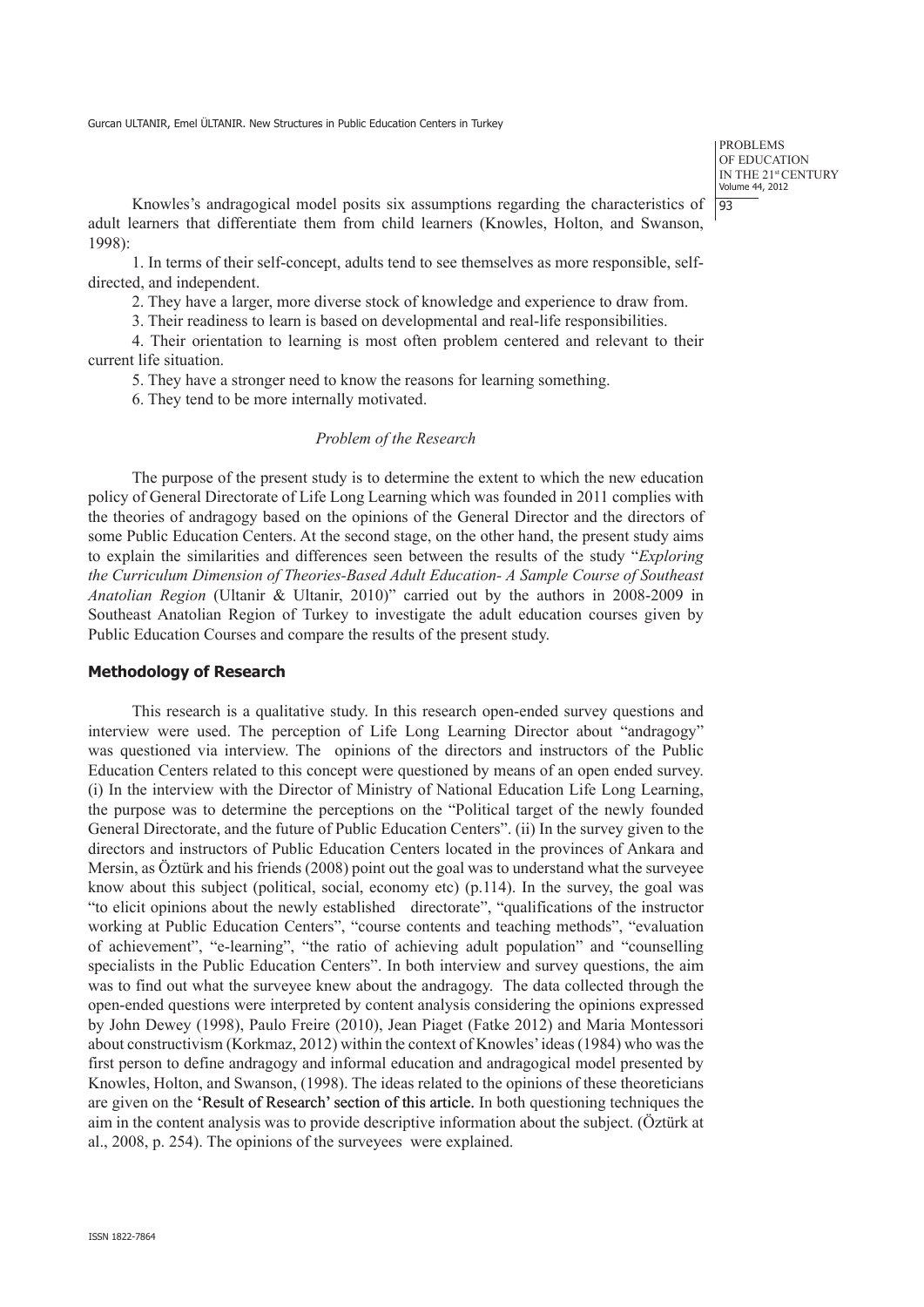problems OF EDUCATION IN THE 21st CENTURY Volume 44, 2012  $\overline{Q_4}$ 

#### **Results of Research**

The analysis of the responses given to the open-ended questions asked to the Director of General Directorate of Life Long Learning in a face-to-face interview and the directors and instructors of the selected Public Education Centers is given below.

*(i) The findings obtained from the interview carried out with the Director of Directorate of Life Long Learning on 01.02.2012 in relation to the question "What is the objective of the Directorate of Life Long Learning and What does its policy encompass?* 

"The Directorate of Life Long Learning was established to manage Public Education Centers, Apprenticeship Training and Vocational Education serves the needs of the population aged between 25 and 64 in September 2011. While adult education given in Turkey only involves 2.5% of the target age group, this ratio is 9% in OECD countries. The goal of the Ministry of National Education is to increase this ratio to 8%. Works to achieve this goal first will be started in 43 pilot cities located on the east of Ankara will then be shifted towards western cities. These works will be initiated in 12 pilot cities with Life Long Learning Coordination. These cities are: Kayseri, Urfa, Erzurum, Mardin, Kastamonu, Kars, Malatya, Trabzon, Samsun, Maraş, Van and Gaziantep. The associates in these works will be representatives sent by unions, municipalities and universities.

*(ii) Findings obtained from the responses of the directors and instructors of the Public Education Centers located in the provinces of Ankara and Mersin:*

#### *Question: "What are the works to be carried out by the Directorate of Life Long Learning?"*

Response: "In a meeting where the directorates of Public Education Centers and some specialists coming from foreign countries, the problems of the Public Education Centers were discussed. Moreover, pilot studies will be conducted in some cities and need analyses will be performed for individual cities. Dialogues will be carried on by a special body to be established under the name of Social Associates and Project Group Directorate with non-governmental organizations".

# *Question: "What are the qualifications of the instructors working in Public Education Centers?"*

Response: "As there is no program at universities in Turkey to train adult educators, the instructors working in the Public Education Center become adult educators through trial and error. Instructors from every level of schooling can come here. Moreover, educators proving their qualifications in some private organizations may work here as "expert educators". Nearly 50% of them are high school graduates. The others are graduates of two-year degree programs at tertiary level or university graduates. Expert educators do not have pedagogy education. Depending on the field of training, the ratio of the expert educators to all the instructors working in Public Education Centers varies between 15% and 80%".

# *Question: What are the contents of the courses given in Public Education Centers and what are the methods used to instruct?"*

Response: *"*The content comes from modular programs. As teaching methods, besides project-based applications, lecturing is commonly used.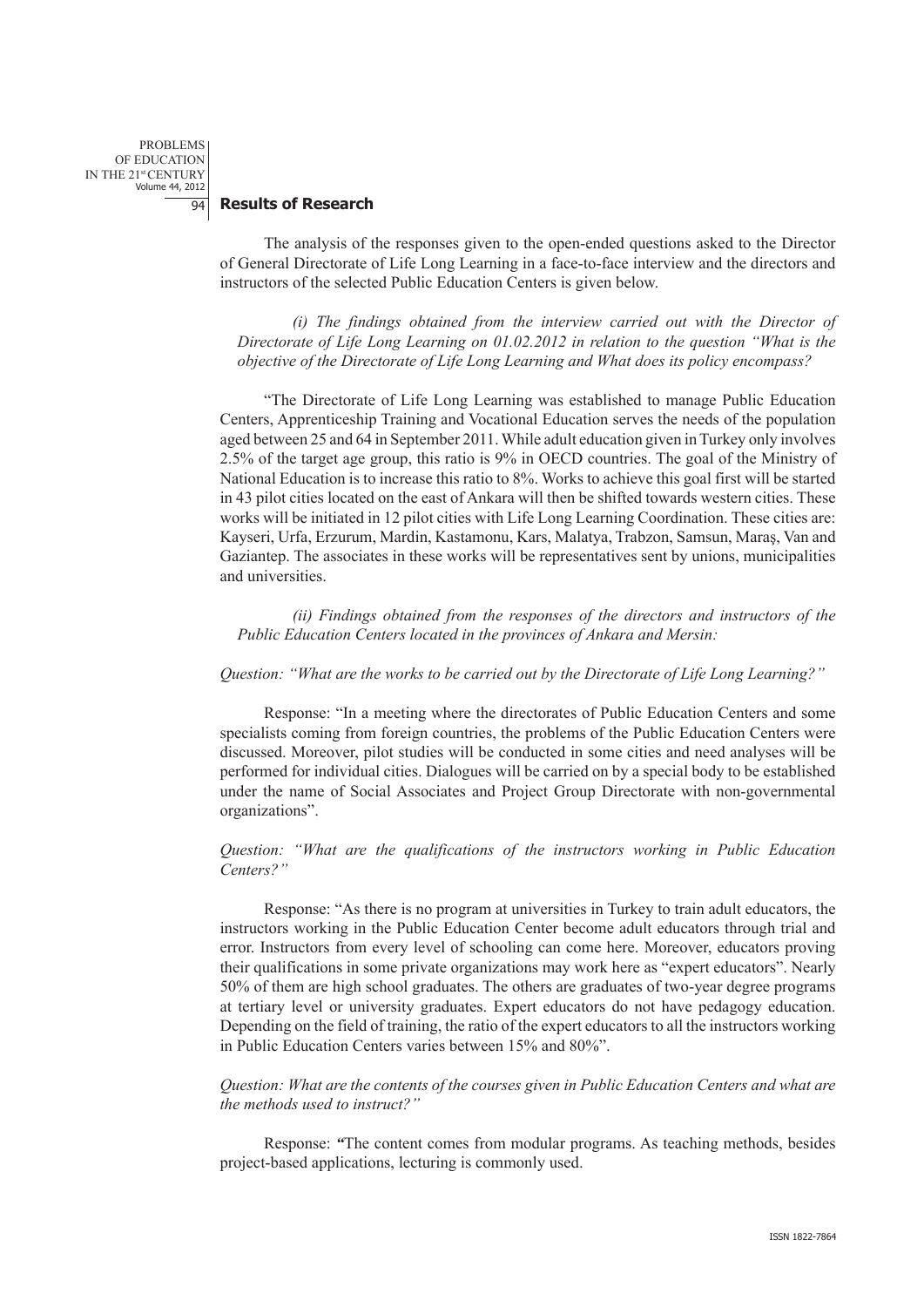problems OF EDUCATION IN THE 21st CENTURY Volume 44, 2012 95

*Question: "How is the achievement evaluated in these courses?"* 

*Response: "*Almost in all the courses apart from the based on cultural and hand skills, achievement is evaluated through tests".

*Question: "Are there project-based courses?"* 

*Response: "*These courses can be initiated depending on the approval of the projects prepared".

*Question: "What is the student numbers in these courses?"* 

*Response: "*There are 15-20 students on average in each class. In vocational courses where professional knowledge given can be turned into money, the number of the students can be up to 30".

*Question: "Are there works in progress to improve self-learning by means of internet use and access to related sites on the net (e-learning) through computers and mobile phones?"* 

*Response:* "They have various contents depending on the wishes of the participants" (Word, Excell, Power-Point, AutoCAD, hardware, information technologies, use of e-mail etc.)

*Question: "Is it possible to find opportunities for practice in public places?* 

*Response:* For example; hairdressers and textile industry in Ankara; souvenirs produced from glass in İskilip; silver works in Beypazarı; hand-made souvenirs and similar products in Tarsus etc.

*Question: "What is the ratio of the adult population benefitting from the training given by Public Education Centers in each province?"* 

 *Response:* It varied between 10% and 80%". *Question: "Are there counselors in Public Education Centers?"* 

*Response: "*In some cities and towns, there is no such post". However, the Public Education Center functioning in the province of Ankara stated that they have a counselor but there is no job description for this person and he works between 9 o'clock and 3 o'clock. This counselor has developed a satisfaction questionnaire and administered it. "In fact, the number of the trainees was 26000 last year. Just one counselor is not enough for so many people".

# **Discussion**

In light of the findings of the present study, following discussions can be put forward:

"*The mission of the Directorate of Life Long Learning*": At first Public Education Centers were run under the management of the Directorate of Apprentice Education, as of 2011, they have been functioning under the supervision of the Directorate of Life Long Learning". This is an institution responsible for giving adult education services. In addition to Public Education Centers, Work Development Centers have been entrusted with a similar mission. Because the Work Development Centers are charged with assisting the public in matters of entrepreneurship, they fall under the jurisdiction of the T.R. Ministry of Industry, the Ministry of Trade's Small and Medium Sized Business Development Office and Ministry of Support. (Ültanır & Ültanır 2010).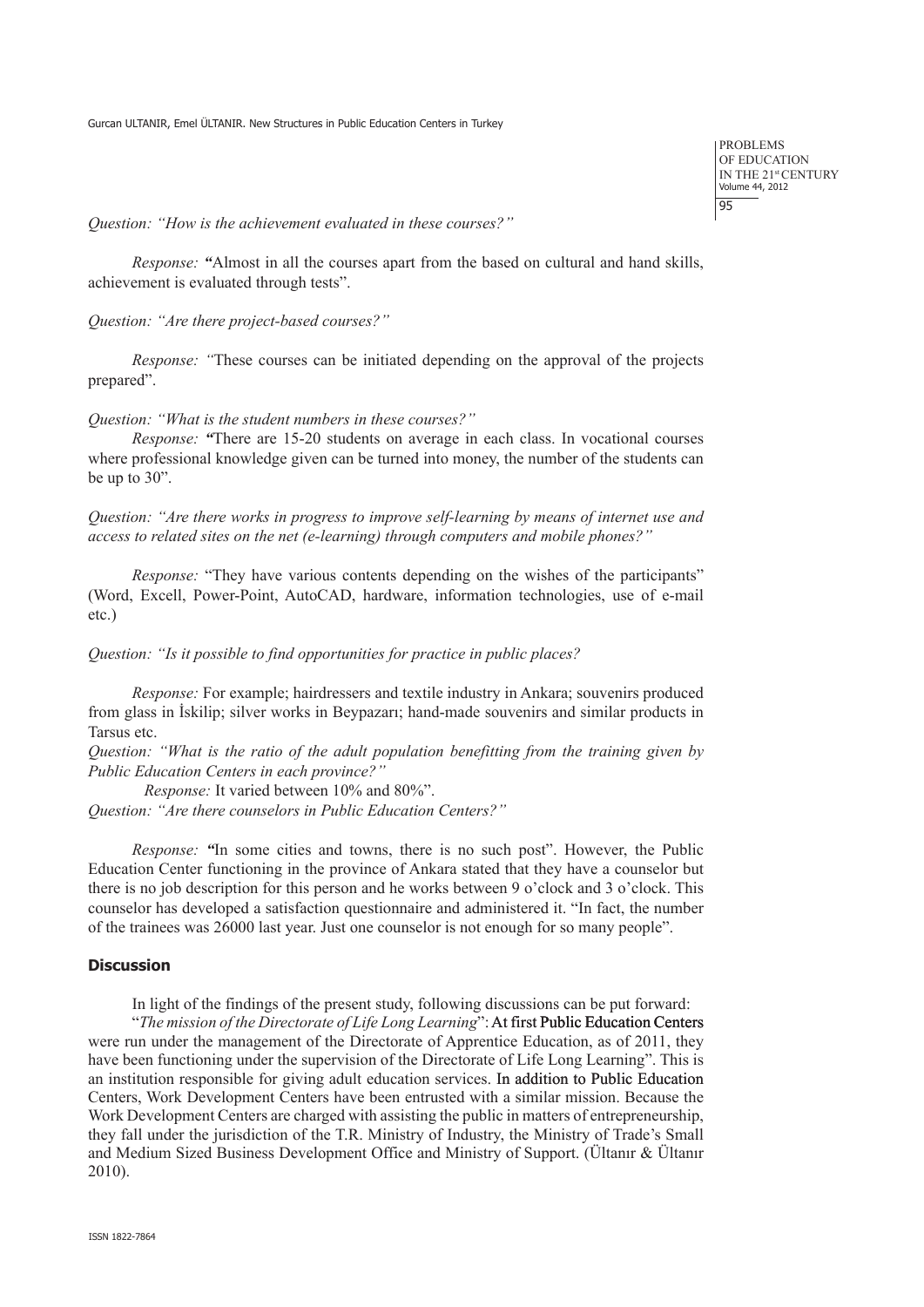*"The instructors working in Public Education Centers"* are appointed among elementary of secondary school teachers rather than the ones specially trained for adult education at higher education institutions (Ültanır & Ultanir, 2005). Yet, these instructors are educated at education faculties to teach students aged 6-17/18 and this education is pedagogy. The developmental psychology they are given is limited to this age group. However, since 2004, as constructivism-based approaches have been used at elementary schools, teacher training programs based on constructivism have been incorporated into the curriculums of education faculties since 2007. According to Kiely and Associates, (2004), adult learning theories that draw from critical theory, feminism, and multiculturalism share the view that power, position, privilege, and politics have a significant influence on the shape and direction of education (Cervero, Wilson, and Associates, 2000; Hayes and Flannery, 2000; Tisdell, 1998). Therefore, adult educators need to be both cognizant of systemic forces, institutionalized oppression, and dominant norms and practices that affect adult learners differentially and vigilant in ensuring and advocating for greater inclusiveness, safety, and voice, particularly for marginalized groups (Hayes & Flannery, 2000). According to Mezirow (1981), adult educators should redirect their aim toward facilitating perspective transformation, "the learning process by which adults come to recognize the culturally induced dependency roles and relationships and the reasons for them and take action to overcome them" (p. 7).

The findings concerning the "*Contents of the courses and teaching methods used*" show that pre-designed contents coming together with modular program are taught; yet, in some circumstances, there are project-based applications. The research carried out following the publication of Knowles' article entitled "Andragogy is not Pedagogy" (1968) clearly indicates that the content in such courses should be determined by adult learners (Pratt  $\&$  Associates, (1998). In his article "Pedagogy of the Oppressed", P. Freire argues by means of the analogy of oppressors and the oppressed that content and teaching methods should not be imposed forcefully. The fact that the learner cannot be filled like a container is emphasized. Moreover, in J. Dewey's works "Experience and Education" (1998) and "Education in Today's World" (2010), it is stated that in compliance with the democracy in education approach, content and teaching methods should be determined based on students' experiences. For Dewey, it is important that experiences should be lived in a complementary manner. Teaching method is argued to be active. Adult learners tend to be achievement oriented, highly motivated, and relatively independent with special needs for flexible schedules and instruction appropriate for their developmental level (Cross, 1980). Adults generally prefer more active approaches to learning and value opportunities to integrate academic learning with their life and work experiences (Benshoff, 1991). Adult learning from a contextual perspective must also take into consideration the extent to which socioeconomic, cultural, and political structures of domination determine the nature of relationships, interactions, participation, and practices within educational contexts (Fenwick, 2000). Those who are afforded power due to their social position often dictate the content, process, and purposes of learning consistent with their own interests (Cervero, Wilson, and Associates, 2000). Looking at the structural component of the context lens means focusing on how relationships of power across race, gender, class, disability, and sexual orientation affect the ability of adult learners who represent these groups to participate actively in learning processes (Caffarella and Merriam, 2000; Cervero, Wilson, and Associates, 2000; Tisdell, 1998).

"*Evaluation of the achievement in the courses",* in some courses evaluation is performed by looking at the products, in others, tests are used. Adults learn to do/produce something. They want to evaluate themselves based on the products they have created. Adult learners would be encouraged to share the responsibility for assessing their level of proficiency, choosing the content and methods of instruction to ensure greater relevancy and ownership, and sequencing learning activities appropriate to their knowledge, skill, and, importantly, their level of selfesteem (Knowles, Holton, and Swanson, 1998; Merriam and Caffarella, 1999).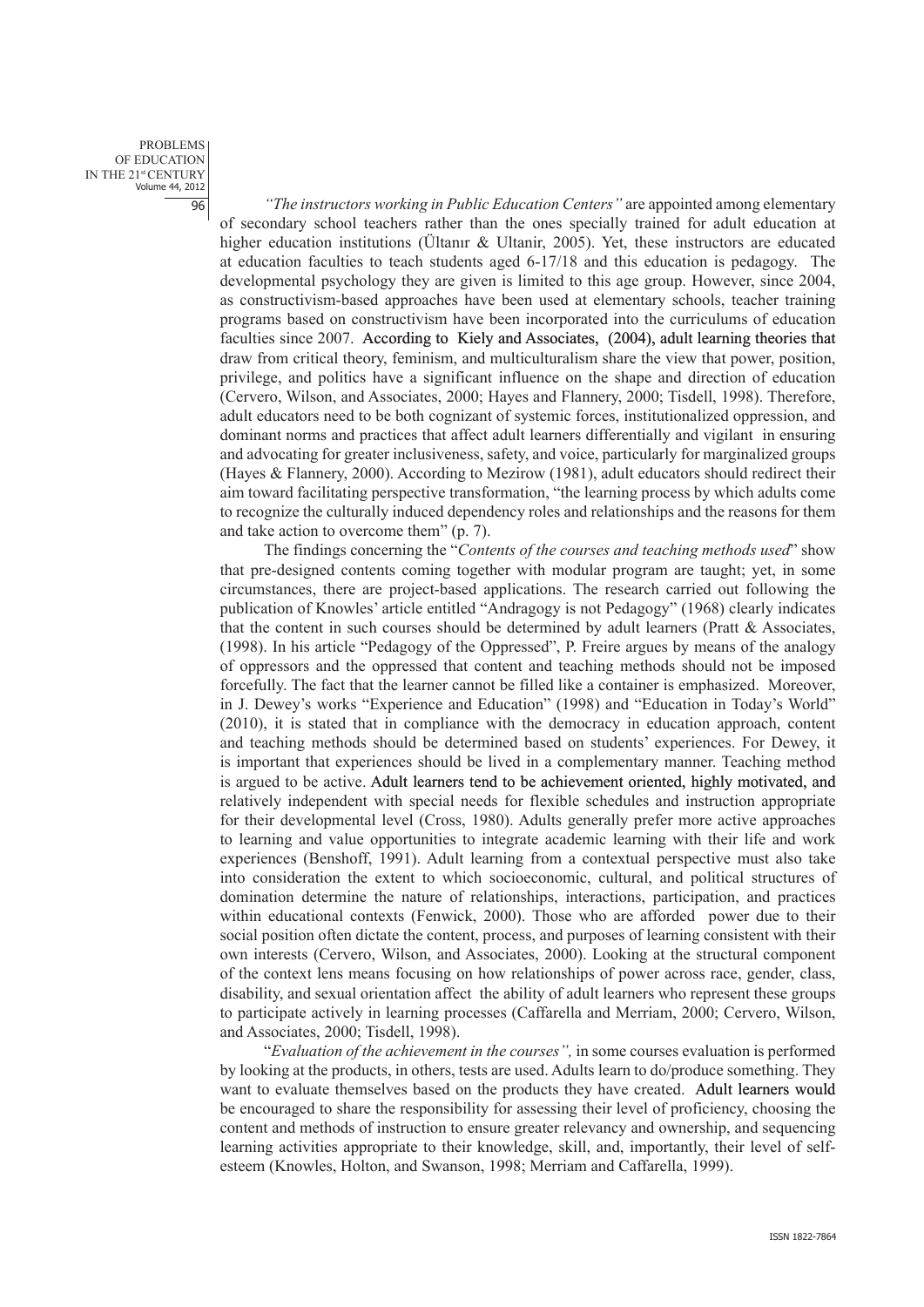problems OF EDUCATION IN THE 21st CENTURY Volume 44, 2012 97

In many countries, in relation to "*Project-based Courses, Modular Education System and Competencies in Business World"*, "Modular Vocational Education System" is organized together with professional competencies system. The trainees will have the certificates for the modules completed. Adult education equips trainees with competencies by means of on the job training. In this way, those returning to school can complete their education and can improve their living standards in their lives and workplaces in terms of economic and social conditions. In this case, modular education system is incorporated with professional competencies, academic skills and individual skills (Turkish Republic, Ministry of National Education. MEGEP Project, 2006).

*"The number of trainees in courses varies depending on the specialty about which training is given in adult education. The number of the trainees in a class is of importance in terms of group-work techniques to be used in compliance with the principles of "cooperative learning" so that the trainees can share their prior knowledge and experiences effectively".*  Information and skills gained through cooperative learning techniques can be more permanent when compared to those gained through traditional methods (Ünlü & Aydıntan, 2011). Moreover, the groups which are initially heterogeneous can become homogenous as a result of interaction among each other. Adults bring a diverse combination of knowledge, experience, and independence to the classroom, adult educators should work to ensure that adult learners participate as much as possible in the content, delivery, and evaluation of curricula within a climate of mutual respect (Knowles, 1984; Knowles, Holton, and Swanson, 1998).

*"Realizing self-learning*": The use of the Internet (e-learning) is an opportunity brought about by modern life to gain lifelong learning skills. Self-learning activities performed on the net can also be carried out through access to net with mobile phones, which can also facilitate the process. Public Education Centers give courses on the use of computer and internet. For practitioners, situated cognition means finding ways to engage adult learners in more authentic activities that require learning for real-life problems and situations. Communities of practice and learning are important mediums for engaging in situated cognition. Examples include cognitive apprenticeships, Web-based chat rooms, internships, community-based research, servicelearning, and other activities that situate learners in practical situations (Hansman, 2001).

*"Opportunities for making practice in public places"*: Though there is no certain information on the extent to which Public Education Centers cater to the needs of the adult population, it seems that almost all of the adults benefit from their services. According to Mackeracher (1996), adult learning is a dynamic and interconnected set of processes that are emotional, social, physical, cognitive, and spiritual.

Another finding of the present study is related to "*the presence of counselors in Public Education Centers".* The present study revealed that there is not a clear job description for these people in these centres yet, and apart from a few, there is no such post in these centres. In the reports issued by the  $13<sup>th</sup>$  National Education Council (1990) concerning "Informal Education" stated that there is a need to support counseling activities to improve informal education institutions, to appoint university graduate counselors to Public Education Centers to provide comprehensive and effective education in these centers, and counseling services should not be limited to courses given in these centers but also they should provide guidance to local public to solve unemployment and other problems. To better understand the counseling needs of nontraditional students, researchers and counselors should begin by listening to students' firsthand experiences (Chao  $\&$  Good, 2004). The immigrants from rural ares Turkey needed the educational and guidance services for adapting new cultural environment and urban culture, getting urban jobs and solving the problems they have not met earlier. Adult education based on voluntary participation into adult education programs necessities an effective guidance for participating of adults into these programs besides taking into account the needs and interests of adults (Bilir, 2005, 104). Accurate knowledge of adult students /nontraditional students'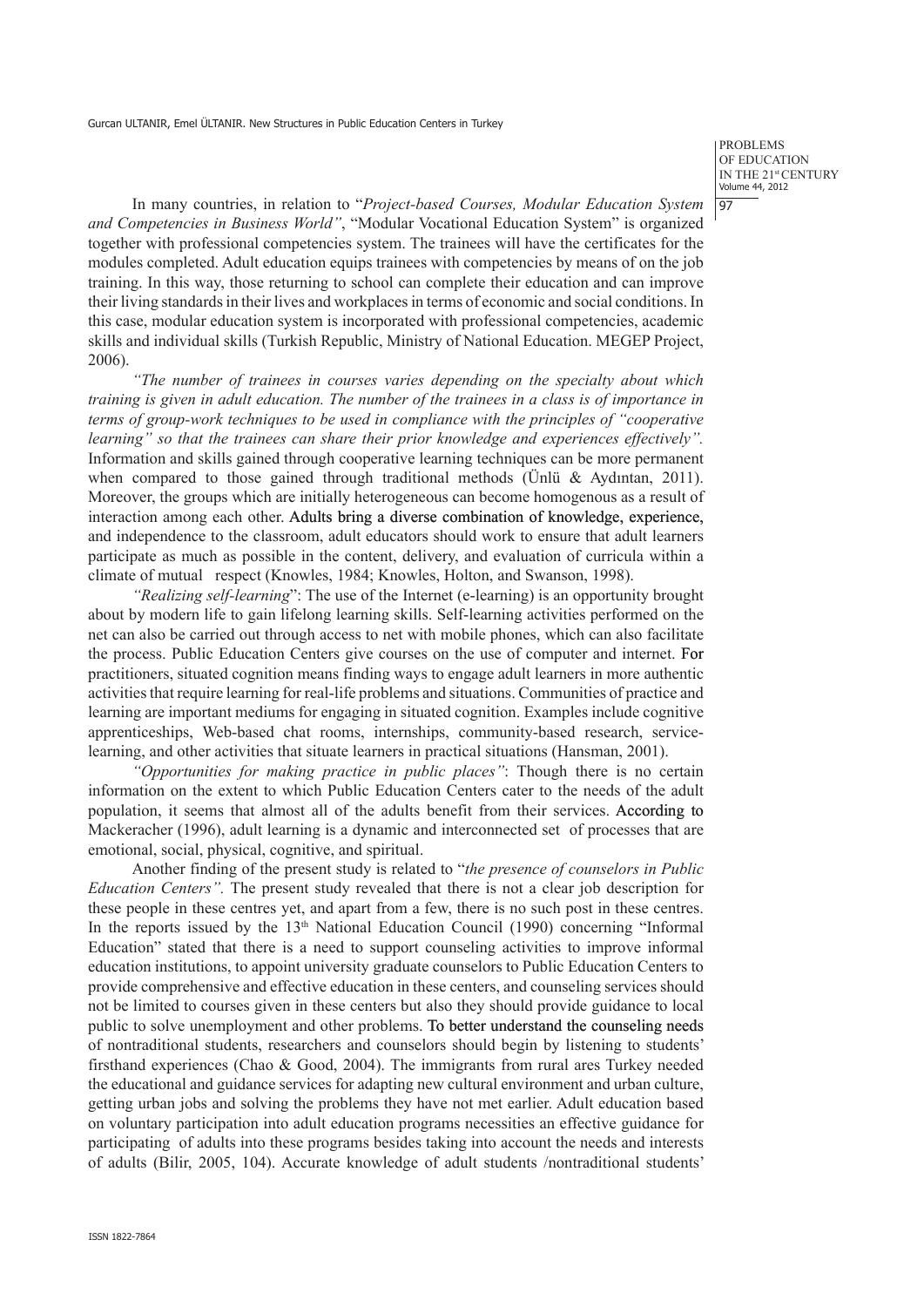issues can enable counselors to effectively advocate for them, making professional services more relevant to their specific needs in personal, vocational and educational area. Thon (1984) found that the student services most often implemented for adults were counseling- and careerrelated.

The article published in 2010 "*Exploring The Curriculum Dimension of Theories-Based Adult Education- A Sample Course of Southeast Anatolian Region"* also found that adult educators are not properly trained, teaching training programs in education faculties are still conducted based on pedagogy, in the evaluation of achievement, some courses look at the product while some others run exam-based evaluations. At that time, Public Education Centers were run under the management of the Directorate of Apprentice Education, as of 2011, they have been functioning under the supervision of the Directorate of Life Long Learning". That is the most important change taking place in these centers since then.

#### **Conclusions**

In industrialized countries, since the early 19th century, adults have been subject to the vocational training courses designed according to pragmatism. World wars fought in the first half of  $20<sup>th</sup>$  century interrupted in these educational activities. Yet, with the beginning of the second half of this century, particularly with the effects of labor immigration, adult education courses become popular again. Attempts for intercultural education started in 70s in North Europe. Then this type of education spread all over Europe. In the works performed within the context of intercultural education, rival ethnicities encounter with each other. The main purpose of this group works is peace education. Throughout this process, there were no comprehensive and effective adult education movements targeting large sections of the society in Turkey. However, as stated in the introduction part of this article, there have always been in-service trainings and further education programs carried out by some private and public organizations. With the influences of globalization, the 21st century has created a new human type. The countries who want to be members of the European Union have to adopt Life Long Learning activities. In Turkey, foundation of a directorate under the management of the Ministry of National Education is an important step taken in this direction. In this new organization, participants are not obliged to be limited to face-to-face instruction; they can also be a part of new mobile education through computers, internet and mobile phones. This new human type can himself/herself be determinant of what to learn.

#### **References**

- Benshoff, J. M. (1991). Nontraditional college students: A developmental look at the needs of women and men returning to school. *Journal of Young Adulthood and Middle Age, 3*, 47-61.
- Bilir, M. (2005). Evaluation of (Reading-Writing) Campaigns in terms of Public Education. Ankara Üniversitesi. *Journal of Faculty of Educational Sciences*, *32* (2), 103-123.
- Caffarella, R., & Merriam, S. (2000). Linking the individual learner to the context of adult learning. In A.L. Wilson & E. R.Hayes (Eds.), *Handbook of adult and continuing education*. (2nd. Ed.) San Francisco: Jossey-Bass.
- Cervero, R. M., Wilson, A. L., & Associates (2001). *Power in practice: Adult education and the struggle for knowledge and power in society*. (1st. Ed.) San Francisco: Jossey-Bass.
- Chao, R., & Good, G. E. (2004). Nontraditional students' perspectives on College Education: A qualitative study. *Journal of College Counselling*, *7* (1), 5-12.
- Cross, K. P. (1980). *Our changing students and their impact on colleges: Prospects for a true learning society*. Phi Delta Kappan.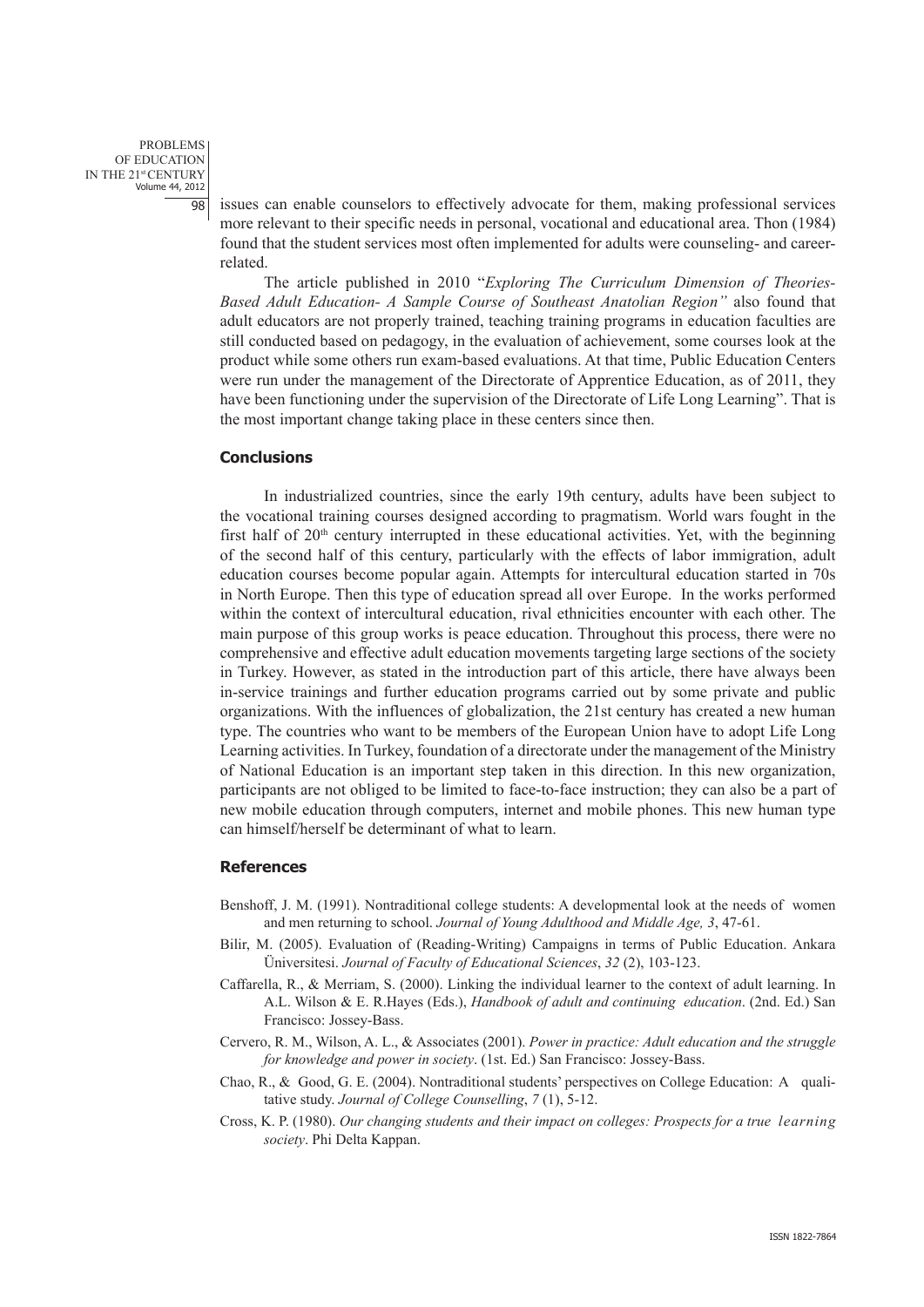problems OF EDUCATION IN THE 21st CENTURY Volume 44, 2012  $|qq$ 

- Dewey, J. (1998). *Experience and Education:* The 60th. Anniversary Edition, Lecture Part. Kappa Delta Phi, International Honor Society in Education.
- Dewey, J. (2010). Education in today's world. J. Ratner, (Ed.); B. Ata, B. & T. Öztürk, (Trans. Ed.), Pegem Akademi.
- Fatke, R. (2012). Jean Piaget (1896-1980). In H.E.Tenorth (Hrsg.), *Klassiker der Paedagogik Von John Dewey bis Paulo Freire* (pp. 183-193). Verlag C. H. Beck München.
- Fenwick, T. (2000). Expending Conceptions of Experiential Learning. *Adult Education Quarterly*, *50* (4), 243-272.
- Freire, P. (2010). *Pedagogy of the Oppressed.* D. Hattatoğlu, & E. Özbek, (Trans.), Ayrıntı Yayınları, İstanbul.
- Hayes, E., & Flannery, D. (2000). *Woman as learners: The significance of gender in adult learning*. San Francisco: Jossey-Bass.
- Hansman, C. (2001). "Context-Based Learning". In S.B. Merriam (Ed.), *The New Update on Adult Learning Theory.* 89 (pp. 43-51). New Directions in Adult and Continuing Education, San Francisco: Jossey-Bass.
- Korkmaz, E. (2012). *Methods of Montessori: Education for free kids*. İstanbul: Algı Publication.
- Kiely, R., Sandmann, L. R., & Truluck, J. (2004). Adult Learning Theory and the Pursuit of Adult Degrees. *New Directions for Adult and Continuing Education, 103*, 17-30.
- Knowles, M. (1984). *Andragogy in Action*. San Francisco: Jossey-Bass.
- Knowles, M., Holton, E. F., & Swanson, R. A. (1998). *The Adult learner: The Definitive Classic in Adult Education and Human Resource Development*. Houston: Gult Publishing Company.
- Mackeracher, D. (1996). *Making Sense of Adult Learning.* Toronto: Culture Concepts.
- Mezirpow, J. (1981). A critical theory of adult learning and education. *Journal of Research and Theory in Adult Education, 32* (1), 3-25.
- Merriam, S., & Caffarella, R. (1999). *Learning in Adulthood: A Comprehensive Guide*. San Francisco: Jossey-Bass.
- Ministry of Turkish Republic National Education. (2006). *MEGEP. Strengthening the Role of the Social Partners and Social Dialogue in the Vocational Education and Training System in Turkey.* SVET Ankara, January. Retrieved from http://svet.meb.gov.tr/svet/general/Labour/SocialPartnerSocial-DialoguePolicyPaperOct06.pdf
- Büyüköztürk, Ş., Çakmak, E. K., Akgün, Ö. E., Karadeniz, Ş., & Demirel, F. (2008). *Scientific Research Methods*. Pegem Akademi.
- Pratt, D. D., & Associates. (1998). *Five perspectives on teaching in adult and higher education.* Malabar, FL: Krieger Publishers.
- Tiesdall, E. (1998). Post structural Feminist Pedagogies: The possibilities and limitations of a Feminist Emancipatory Adult Learning theory and practice. *Adult Education Quarterly, 48* (83), 139-156.
- Thon, A. J. (1984). Responding to the non-academic needs of adult students. *NASPA Journal*, *21*, 28-34.
- Turkish Republic State Planning Organization: Thirteenth National Education Council Meeting (1990)*. Informal Education, Reports, Discussions, Decisions (15-19 January 1990)*.National Education Publishing, İstanbul, 281-344.
- Ultanir, E., & Ultanir, Y. G. (2005). Adult education in Estonia, England and Turkey. *University of Mersin, Journal of Educational Faculty, 1*(1), 1-20.
- Ultanir, Y. G., ve Ultanir, E. (2010) The Exploring The Curriculum Dimension of Theories-Based Adult Education: A Sample Course of Southeast Anatolian Region. *International Journal of Instruction, 3* (2), 3-24.
- Ünlü, M., & Aydıntan, S. (2011). The Effects of Cooperative Learning on the Academic Achievement and Retention Level of 8th Graders Studying "Permutations and Probability" in Mathematic Course. *University of Ahi Evran, Journal of the Faculty of Education, 12* (3), 1-16.